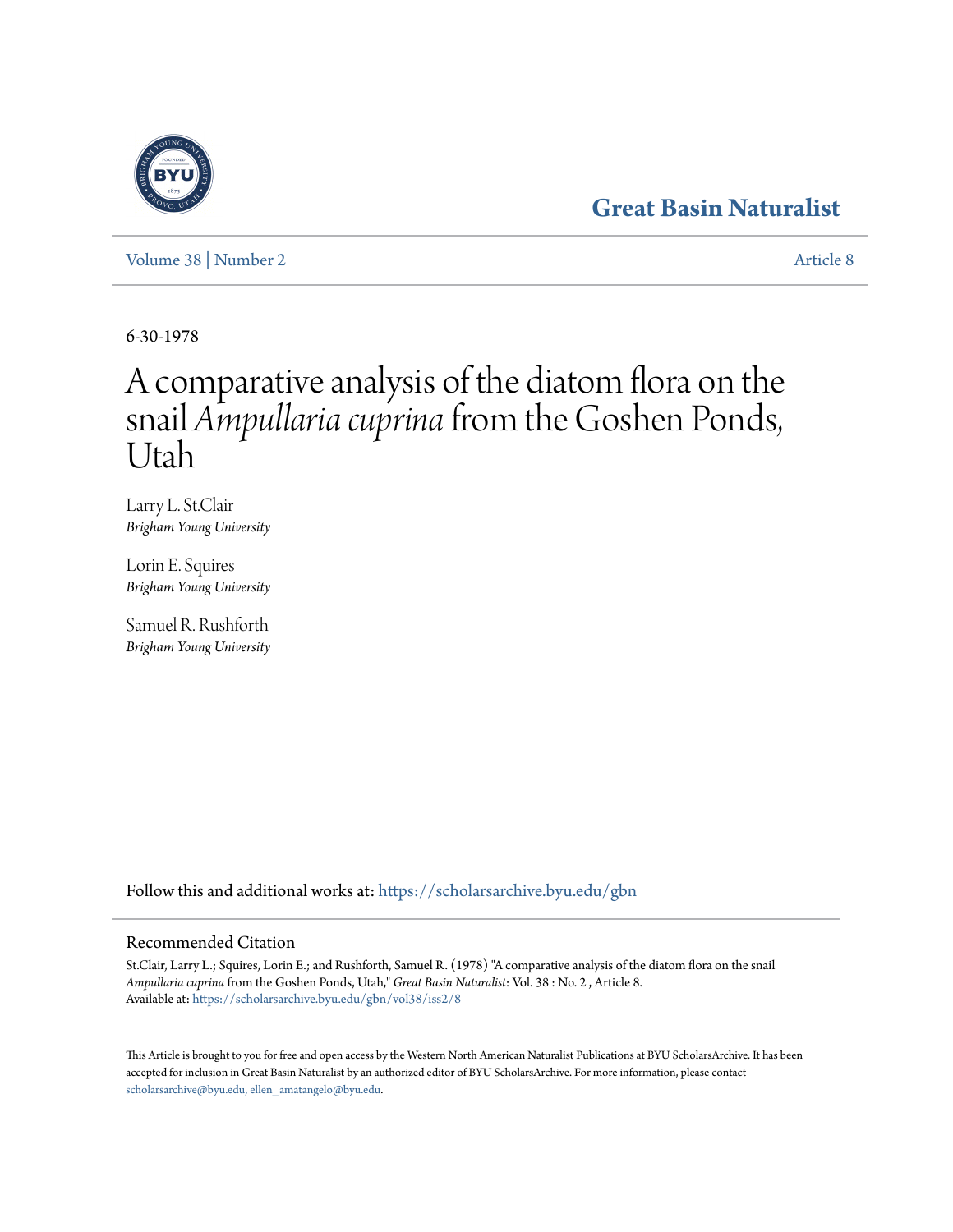#### A COMPARATIVE ANALYSIS OF THE DIATOM FLORA ON THE SNAIL AMPULLARIA CUPRINA FROM THE GOSHEN PONDS, UTAH

#### Larry L. St. Clair<sup>1</sup>, Lorin E. Squires<sup>1,2</sup>, and Samuel R. Rushforth'

Abstract.— Seventeen genera and 60 species of diatoms were identified from four different substrates in a warm spring-fed pond near Goshen, Utah. The diatom forms sampled included both plankton and periphyton. A minimum of 400 individuals were counted from each sample. Diversity and similarity indices were calculated, and substrate relationships were identified on their basis.

Diatoms have long been known to grow on a wide variety of substrates and in a highly diversified range of habitats. Just such a range of distribution has been observed to occur in the Intermountain West, where diatom research during the last seven years has revealed over 700 species of dia toms in many different aquatic and terrestrial ecosystems.

During the period between April 1973 and April 1975, the diatom flora of the Goshen ponds and wet meadows, Utah County, Utah (a series of warm, spring-fed ponds), was under investigation (St. Clair and Rushforth 1977). Periodically during this study, several large specimens of Ampullaria cuprina (mystery snail) were col lected from the site designated "Lower Pond." A dense growth of algae colonized the shells of these organisms. In May 1974, several large specimens of this snail were collected and taken to the laboratory in or der to identify and characterize the at tached algal flora. The present paper treats the diatom species identified from the shell of the snail and compares diatom communities on the snail to planktonic, epiphytic, and epilithic communities in the lower pond.

#### Materials and Methods

In early May 1974, four substrates in the Lower Goshen Pond were sampled. The

plankton was sampled by filtering pond water through a  $67-\mu m$  mesh plankton net and concentrating it in a 30-ml vial attached to the net. Periphyton on the vegetable material in the pond was sampled by collecting various reeds, grasses, and filamentous algae from the pond. Several rocks from the bot tom of the pond were scraped in order to obtain epilithic diatoms. Finally, two speci mens of Ampullaria cuprina (mystery snail) were collected. All samples were taken to the laboratory, and the diatoms were clean ed using acid oxidation methods (St. Clair and Rushforth 1976). Cleaned frustules were dried on cover slips and subsequently mounted in Naphrax mountant.

Diatoms were identified and counted us ing <sup>a</sup> Zeiss RA microscope with Nomarski interference phase-contrast accessories and a lOOx oil immersion objective. A minimum of 400 individual diatoms were counted per sample to obtain relative density information for each species.

Diversity and similarity indices were cal culated using an IBM 360 model 5 computer in order to obtain community struc ture information for each substrate. The diversity index was calculated using a pro gram based on the formula

$$
d = -\sum_{i}^{s} (Ni/N) Log_2 (Ni/N)
$$

in which  $S =$  the number of species,  $Ni =$ the number of individuals in species i, and

<sup>&#</sup>x27;Department of Botany and Range Science, Brigham Young University, Provo, Utah 84602.

<sup>&#</sup>x27;Present address: Vaughn Hansen Associates, Waterbury Plaza, Suite A, 5620 South 1475 East, Salt Lake City, Utah 84121.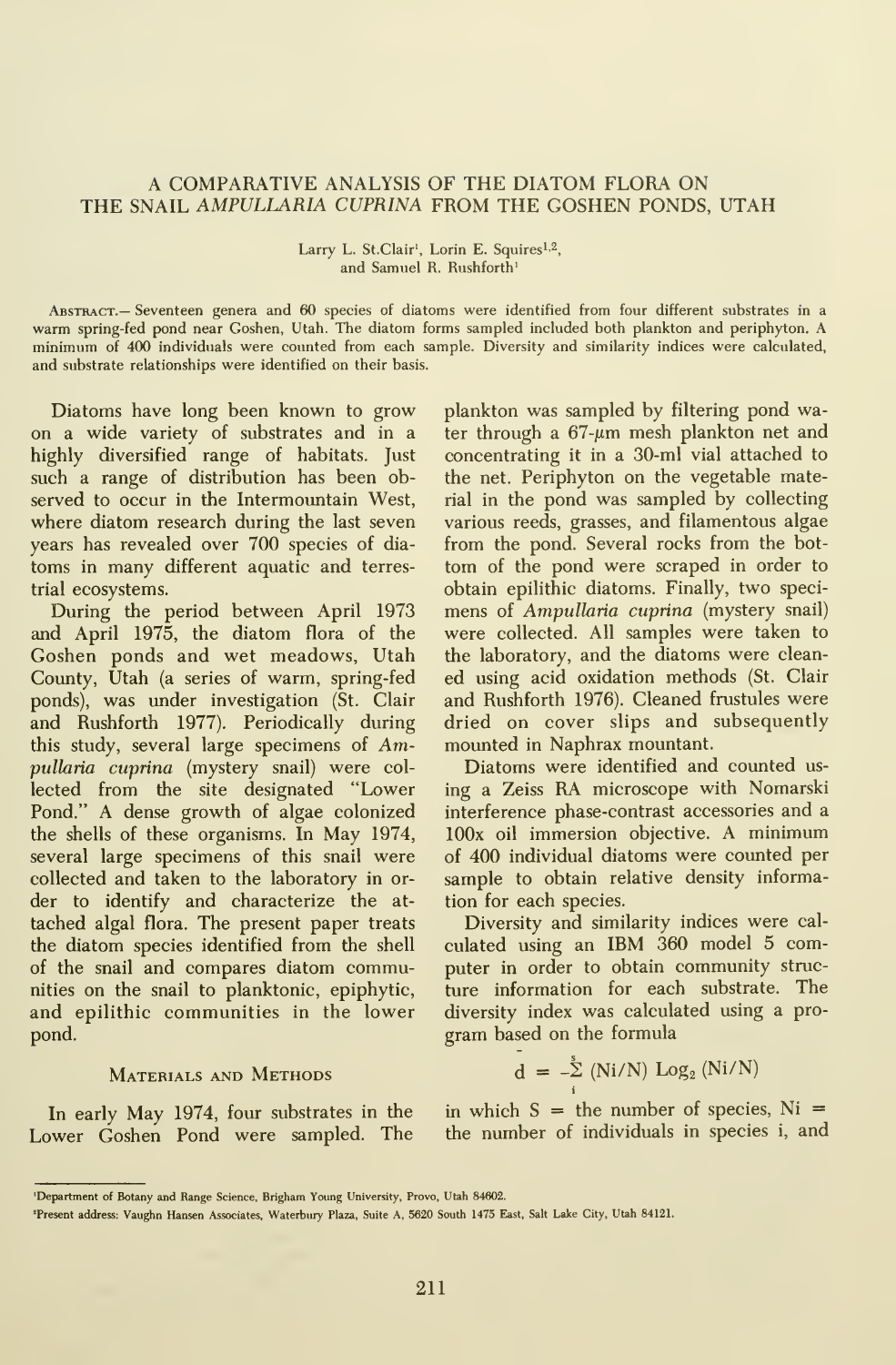$N =$  the total number of individuals in S species (Cairns and Dickson 1971, Wilhm and Dorris 1968).

This formula is independent of sample size and gives an index which is high when many species are evenly represented in the community and low when most of the indi viduals occur in only a few species.

The similarity index was calculated from Ruzicka's (1958) formula:

$$
SI = \sum \min_{\substack{i \\ i}} \frac{\langle x_i, y_i \rangle}{\sum x_i + \sum y_i - \sum \min_{i} \langle x_i, y_i \rangle}
$$

in which xi and  $yi$  = relative density for the ith species in the two samples being compared. This index gives a quantitative measure of the similarity between two stands of data.

#### **RESULTS**

The diatom flora from the four sites in cluded 17 genera and 60 species (Table 1). Of these, 12 genera and 40 species were found on the snail, 11 of the species being unique to the snail's shell. The 5 most com mon species (Table 2) comprised 61.7 per cent of the diatom flora from the snail's shell. The remaining species had relative densities below 4.2 percent, and 20 species were below 1 percent.

A comparison of the diatom communities from the four habitats suggested some general relationships. The rock and vegetable substrates had fewer total species and lower diversity (Table 3) than occurred in the plankton or on the snail shells. The lowest diversity occurred on the vegetable substrate, which appeared to be the most specialized habitat of the four. It also had the least similarity to the other habitats (Fig. 1), Achnanthes minutissima was the diatom best adapted to the vegetative habitat, comprising 59 percent of the flora. The higher diversity and total number of species in the plankton and snail samples were due to in stability in these habitats.

Instability in the plankton environment was caused by surface turbulence and the upswelling of subterranean water. As a result, many benthic diatoms were present in the plankton. The similarity of the rock and plankton habitats (Fig. 1) indicates that the influx of epilithic diatoms into the plankton was considerable.

Instability in the diatom community on the snail shell was probably a result of the

TABLE 1. Phylogenetic listing of diatom species identified in this study (The species identified with an asterisk were collected from the snail's shell).

| <b>ORDER RHIZOSOLENIALES</b><br>Terpsinoe musica |
|--------------------------------------------------|
|                                                  |
| <b>ORDER FRAGILARIALES</b>                       |
| Fragilaria brevistriata var. inflata°            |
| Fragilaria capucina var. mesolepta°              |
| Fragilaria construens <sup>®</sup>               |
| Fragilaria construens var. venter°               |
| Fragilaria crotonensis°                          |
| Synedra delicatissima°                           |
| Synedra incisa°                                  |
| Synedra pulchella var. lacerata°                 |
| Synedra tabulata°                                |
| Synedra ulna°                                    |
| Synedra ulna var. contracta <sup>°</sup>         |
|                                                  |
| <b>ORDER EUNOTIALES</b>                          |
| Eunotia curvata <sup>•</sup>                     |
| <b>ORDER ACHNANTHALES</b>                        |
| Cocconeis pediculus                              |
| Cocconeis placentula var. lineata°               |
| Achnanthes bottnica <sup>°</sup>                 |
| Achnanthes exigua var. heterovalva°              |
| Achnanthes exigua                                |
| Achnanthes lanceolata var. dubia                 |
| Achnanthes lanceolata <sup>•</sup>               |
| Achnanthes linearis <sup>°</sup>                 |
| Achnanthes minutissima <sup>°</sup>              |
| Rhoicosphenia curvata                            |
|                                                  |
| <b>ORDER NAVICULALES</b>                         |
| Anomoeoneis vitrea                               |
| Diploneis elliptica                              |
| Navicula cryptocephala var. veneta               |
| Navicula dicephala°                              |
| Navicula mutica <sup>°</sup>                     |
| Navicula pelliculosa <sup>®</sup>                |
| Navicula perpusilla <sup>°</sup>                 |
| Navicula pupula                                  |
| Navicula pupula var. rectangularis               |
| Navicula radiosa                                 |
| Navicula tripunctata <sup>®</sup>                |
| <i>Navicula</i> sp. 1°                           |
| Navicula sp. 2                                   |
| Navicula sp. 3                                   |
| Pinnularia viridis <sup>°</sup>                  |
| Entomoeoneis alata                               |
| Amphora coffeaeformis                            |
| Amphora ovalis <sup>°</sup>                      |
| Amphora ovalis var. pediculus <sup>®</sup>       |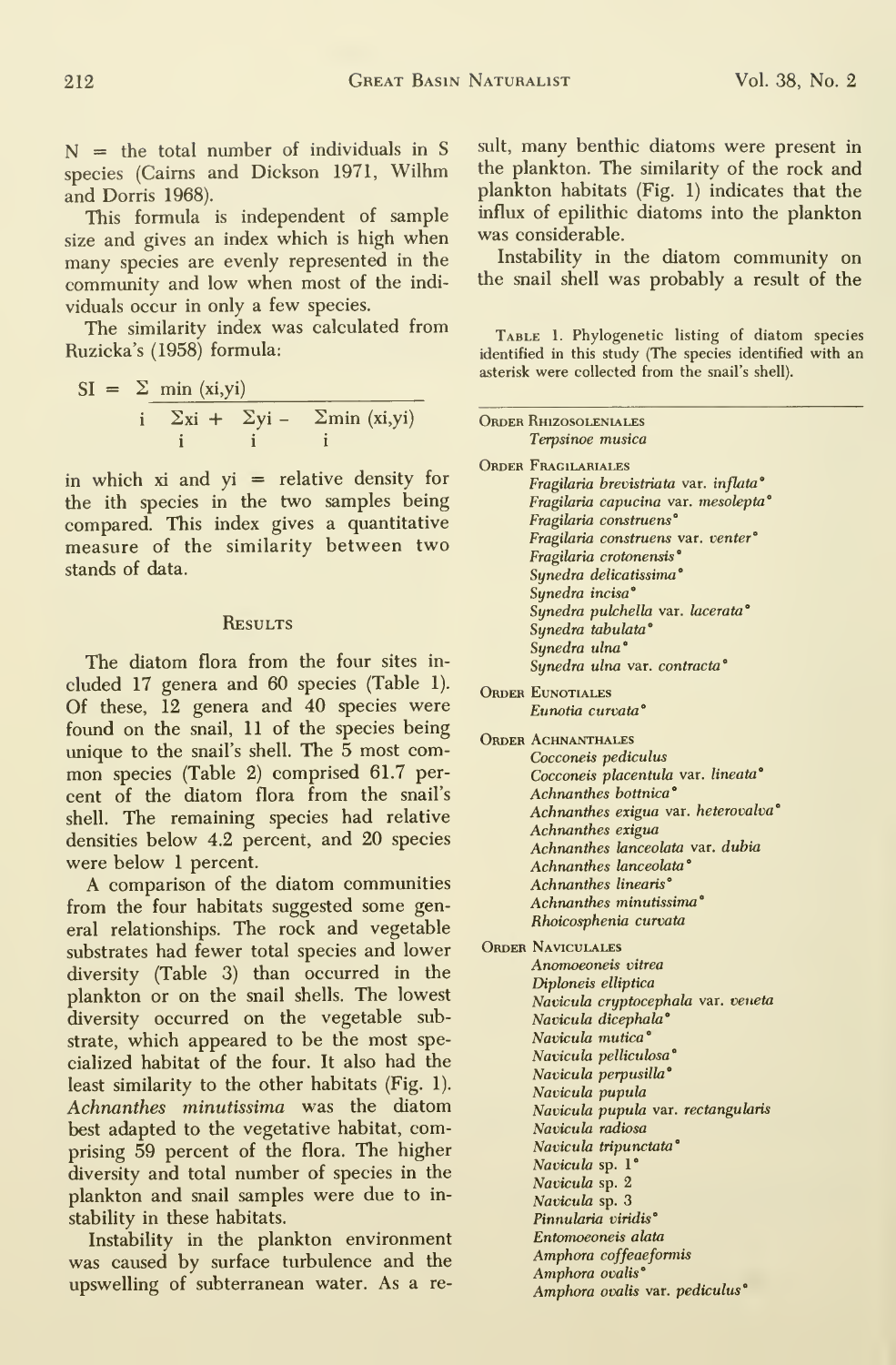| <b>ORDER EPITHEMIALES</b><br>ORDER NITZSCHIALES | Amphora veneta <sup>°</sup><br>Cymbella affinis <sup>°</sup><br>Cymbella cistula°<br>Cymbella delicatula°<br>Cymbella laevis<br>Cymbella ventricosa°<br>Cymbella sp. <sup>•</sup><br>Gomphonema angustatum<br>Gomphonema constrictum <sup>®</sup><br>Gomphonema gracile <sup>°</sup><br>Gomphonema intricatum <sup>®</sup><br>Gomphonema parvulum <sup>°</sup><br>Denticula elegans <sup>°</sup><br>Nitzschia denticula | snail's motility. The shell is conducive to di-<br>atom attachment and growth, and, as the<br>snail moves among the aquatic vegetation<br>and stony substrate, it becomes seeded with<br>diatoms which occur in these habitats. The<br>continuous movement creates instability by<br>causing frequent removal and addition of<br>diatom frustules, thus preventing the domin-<br>ance of any one species and providing for<br>colonization of a wider variety of species<br>than commonly occurs on a single station-<br>ary substrate. For this reason the diatom<br>flora on the snail's shell had higher diversity |
|-------------------------------------------------|-------------------------------------------------------------------------------------------------------------------------------------------------------------------------------------------------------------------------------------------------------------------------------------------------------------------------------------------------------------------------------------------------------------------------|-----------------------------------------------------------------------------------------------------------------------------------------------------------------------------------------------------------------------------------------------------------------------------------------------------------------------------------------------------------------------------------------------------------------------------------------------------------------------------------------------------------------------------------------------------------------------------------------------------------------------|
|                                                 | Nitzschia dissipata<br>Nitzschia frustulum <sup>o</sup>                                                                                                                                                                                                                                                                                                                                                                 | and lower similarity to the rock sample<br>than might be expected.                                                                                                                                                                                                                                                                                                                                                                                                                                                                                                                                                    |
|                                                 | Nitzschia frustulum var. perminuta°<br>Nitzschia palea                                                                                                                                                                                                                                                                                                                                                                  | A more complete and replicated sampling<br>program is planned to further investigate                                                                                                                                                                                                                                                                                                                                                                                                                                                                                                                                  |

|  |  | TABLE 2. Diatom species with relative density above 5 percent in at least one habitat. |  |  |  |  |  |  |  |  |
|--|--|----------------------------------------------------------------------------------------|--|--|--|--|--|--|--|--|
|--|--|----------------------------------------------------------------------------------------|--|--|--|--|--|--|--|--|

|                         | Vegetative | Snail | Rock | Plankton |
|-------------------------|------------|-------|------|----------|
| Achnanthes exigua       |            |       |      |          |
| var. heterovalva        | 1.4        | 11.0  | 7.7  | 8.3      |
| Achnanthes minutissima  | 59.0       | 20.0  | 36.6 | 24.5     |
| Cymbella delicatula     | $\cdot$ 4  | 1.1   | 11.7 | 1.5      |
| Fragilaria brevistriata |            |       |      |          |
| var. <i>inflata</i>     | 2.1        | 7.5   | 7.9  | 3.9      |
| Fragilaria construens   | $\cdot$ 7  | 8.2   | 7.0  | 5.1      |
| Fragilaria construens   |            |       |      |          |
| var. venter             | $\cdot$    | 15.0  | 3.9  | 3.9      |
| Fragilaria crotonensis  | 16.2       | .9    | 3.6  | 11.2     |
| Synedra ulna            | 5.2        | 2.2   | 2.7  | 2.9      |

#### Percent Similarity



Fig. 1. Cluster dendrogram showing similarity of diatom communities from plankton, vegetable, snail, and rock substrates. Similarity indices were computed on the basis of relative density for diatom species.